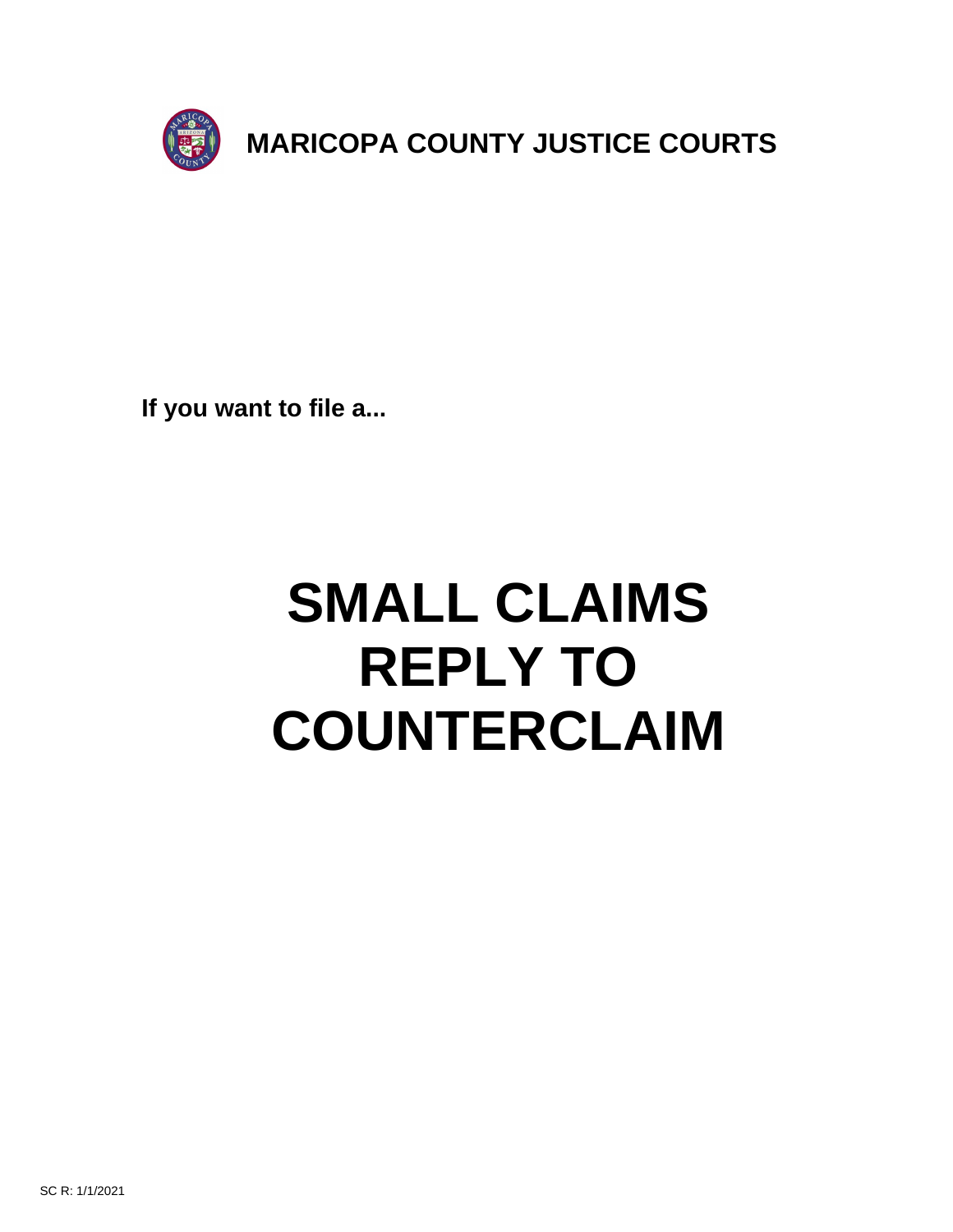

**MARICOPA COUNTY JUSTICE COURTS**

A counterclaim is a claim made by the defendant against the plaintiff. If the defendant files a counterclaim, you (the plaintiff, counterdefendant) have **20** calendar days from the date received in which to file a Reply to Counterclaim.

There is no fee to file a Reply to Counterclaim.

### **A DEFAULT JUDGMENT MAY BE ENTERED FOR FAILURE TO REPLY TO THE COUNTERCLAIM**

If the defendant files a counterclaim for an amount exceeding **\$3,500.00**, the court shall transfer the case to the Civil Division of the Justice Court.

If the amount of the counterclaim exceeds **\$10,000.00** the case will be transferred to the Superior Court.

## **Please STOP...**

 If you have not received a Counterclaim. If your time to answer has expired and there has already been a Judgment rendered.

#### **Please PROCEED**

If you are within the time allowed for filing a Reply to Counterclaim.

#### **FORMS Needed:**

Small Claims Reply to Counterclaim

#### **INSTRUCTIONS**

- 1) Complete the form and make copies. The court will require an original and you may wish to keep a copy; additionally each named defendant will need a copy of your reply.
- 2) Provide the original form to the court.

It is important that all parties keep the court informed of any changes to their contact information. A Contact Information Update form must be filed with the court.

Visit us at http://justicecourts.maricopa.gov for additional filing information and online forms.